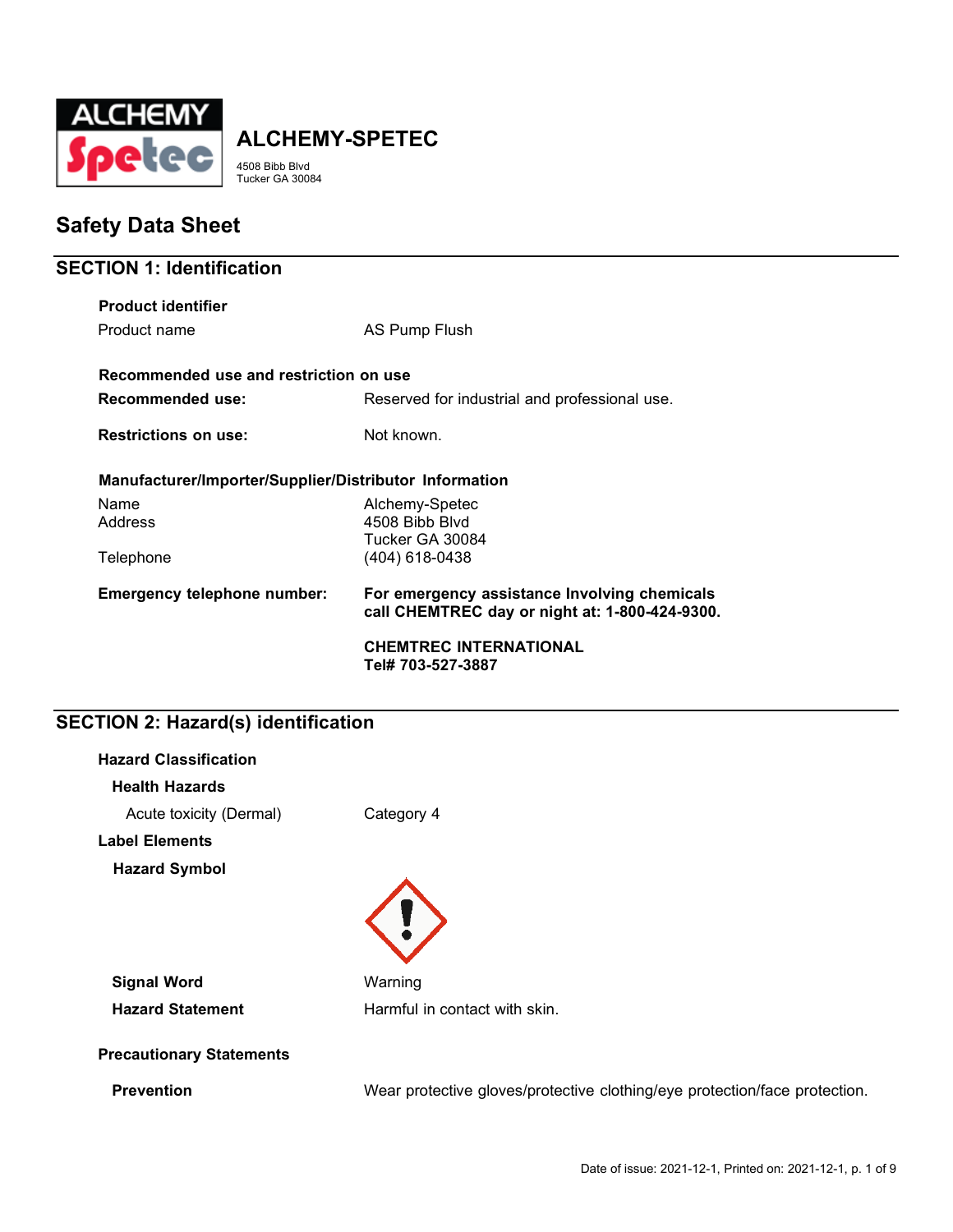# **Safety Data Sheet AS Pump Flush**

| <b>Response</b>                                            | IF ON SKIN: Wash with plenty of water. Call a POISON CENTER/doctor if<br>you feel unwell. Wash contaminated clothing before reuse.                                                         |
|------------------------------------------------------------|--------------------------------------------------------------------------------------------------------------------------------------------------------------------------------------------|
| <b>Storage</b>                                             | Store in a closed container.                                                                                                                                                               |
| <b>Disposal</b>                                            | Dispose of contents/container to an appropriate treatment and disposal<br>facility in accordance with applicable laws and regulations, and product<br>characteristics at time of disposal. |
| Other hazards which do not<br>result in GHS classification | None.                                                                                                                                                                                      |

# **SECTION 3: Composition/information on ingredients**

| <b>Mixtures</b>                          |                                 |                   |                             |
|------------------------------------------|---------------------------------|-------------------|-----------------------------|
| <b>Chemical Identity</b>                 | <b>Common name and synonyms</b> | <b>CAS number</b> | Content in percent $(\%)^*$ |
| Dimethyl glutarate                       |                                 | 1119-40-0         | $55 - 65%$                  |
| Butanedioic acid, 1,4-<br>dimethyl ester |                                 | 106-65-0          | $>= 15 - 25%$               |
| Dimethyl adipate                         |                                 | 627-93-0          | $10 - 25%$                  |

\* All concentrations are percent by weight unless ingredient is a gas. Gas concentrations are in percent by volume.

**Composition Comments:** The components are not hazardous or are below required disclosure limits.

# **SECTION 4: First-aid measures**

| <b>General information:</b> | Get medical attention if symptoms occur.                                                                                                                     |
|-----------------------------|--------------------------------------------------------------------------------------------------------------------------------------------------------------|
| Ingestion:                  | Do NOT induce vomiting. Never give liquid to an unconscious person.<br>Get medical attention immediately.                                                    |
| Inhalation:                 | Move to fresh air. Get medical attention immediately. If breathing is<br>difficult, give oxygen. Perform artificial respiration if breathing has<br>stopped. |
| <b>Skin Contact:</b>        | Immediately flush with plenty of water for at least 15 minutes while<br>removing contaminated clothing and shoes.                                            |
| Eye contact:                | If in eyes, hold eyes open, flood with water for at least 15 minutes and<br>see a doctor.                                                                    |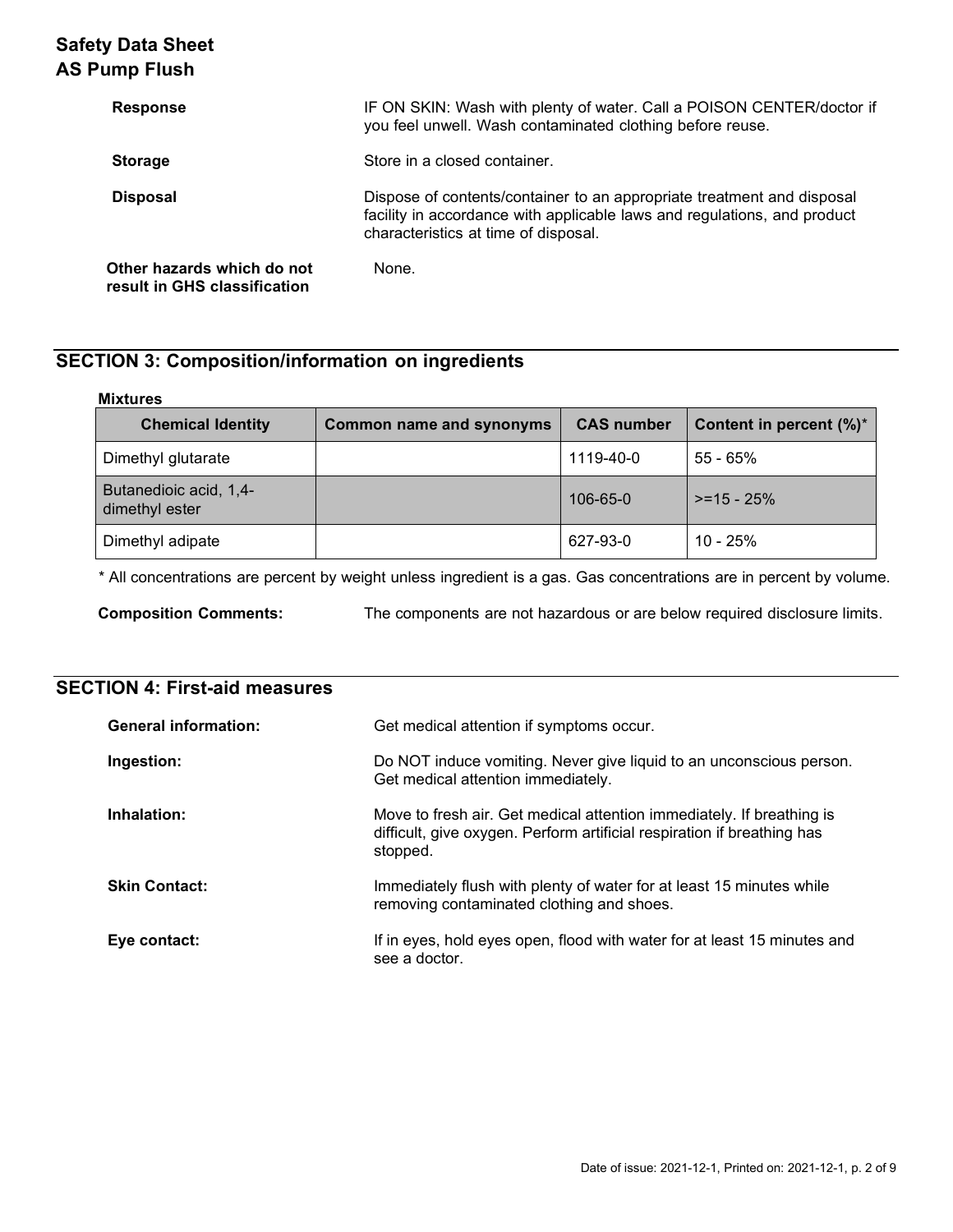# **Safety Data Sheet AS Pump Flush**

### **Most important symptoms/effects, acute and delayed**

**Symptoms:** No data available.

## **Indication of immediate medical attention and special treatment needed**

**Treatment:** Symptoms may be delayed.

## **SECTION 5: Fire-fighting measures**

**General Fire Hazards:** No unusual fire or explosion hazards noted.

## **Suitable (and unsuitable) extinguishing media**

**Suitable extinguishing media:** Use: Carbon dioxide or dry powder.

**Unsuitable extinguishing media:** No data available.

**Specific hazards arising from the**  During fire, gases hazardous to health may be formed. **chemical:**

### **Special protective equipment and precautions for firefighters**

| Special fire fighting procedures: | No data available.                                                      |
|-----------------------------------|-------------------------------------------------------------------------|
| Special protective equipment for  | Self-contained breathing apparatus and full protective clothing must be |
| fire-fighters:                    | worn in case of fire.                                                   |

## **SECTION 6: Accidental release measures**

### **Personal precautions, protective equipment and emergency procedures:**

See Section 8 of the SDS for Personal Protective Equipment. Do not touch damaged containers or spilled material unless wearing appropriate protective clothing. Keep unauthorized personnel away.

### **Methods and material for containment and cleaning up:**

Absorb spillage with non-combustible, absorbent material. Dike for later disposal.

#### **Notification Procedures:**

Dike for later disposal. Prevent entry into waterways, sewer, basements or confined areas. Stop the flow of material, if this is without risk.

#### **Environmental Precautions:**

Do not contaminate water sources or sewer. Prevent further leakage or spillage if safe to do so.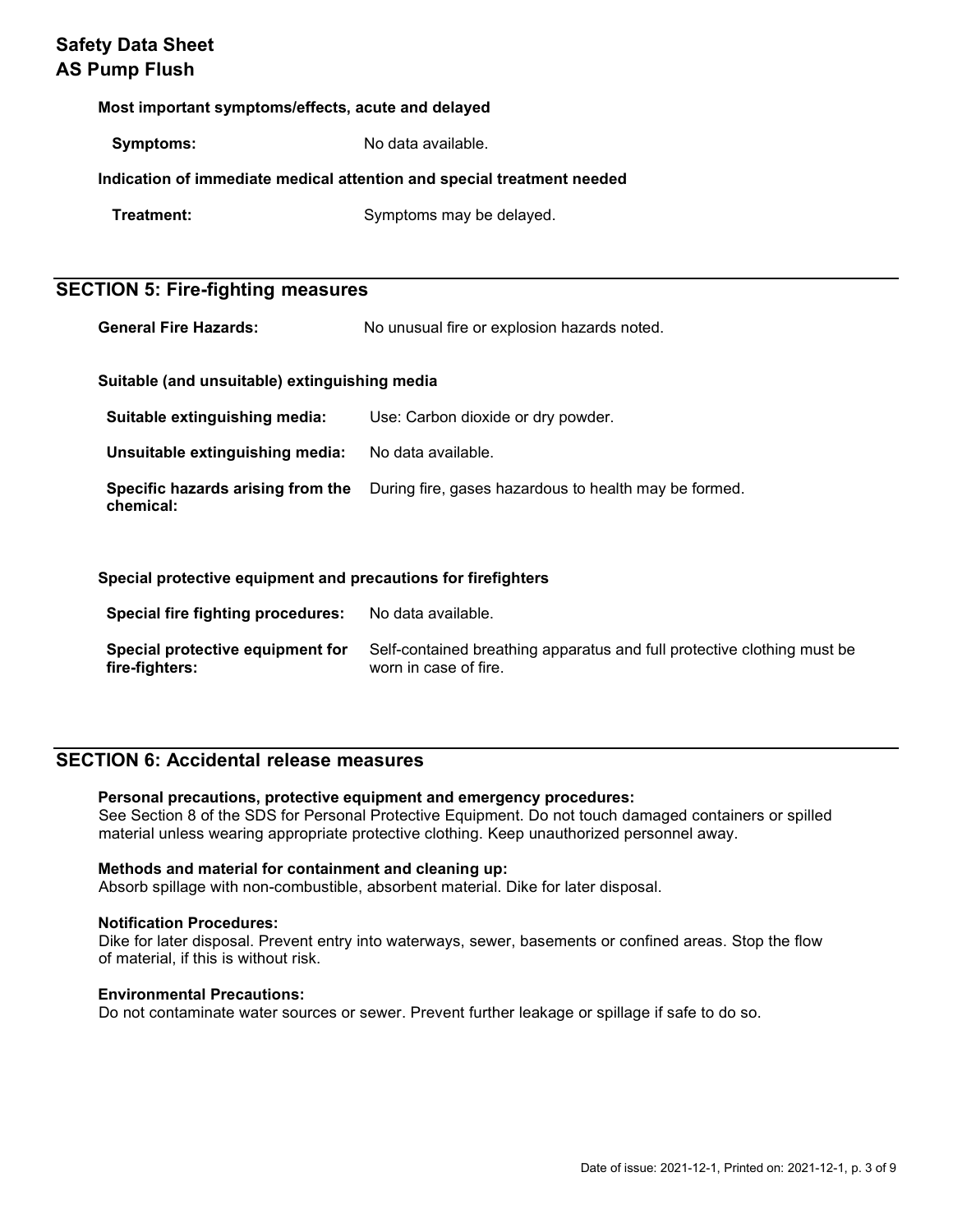## **SECTION 7: Handling and storage**

### **Precautions for safe handling**

Avoid contact with eyes. Avoid contact with skin. Use only with adequate ventilation. Store away from incompatible materials.

## **Conditions for safe storage, including any incompatibilities:**

Store away from incompatible materials. Store in original tightly closed container.

# **SECTION 8: Exposure controls/personal protection**

| <b>Control Parameters Occupational</b><br><b>Exposure Limits</b>      | None of the components have assigned exposure limits.                                                                                                                                                                                                                                                                                                                                                                                              |  |
|-----------------------------------------------------------------------|----------------------------------------------------------------------------------------------------------------------------------------------------------------------------------------------------------------------------------------------------------------------------------------------------------------------------------------------------------------------------------------------------------------------------------------------------|--|
| <b>Appropriate Engineering</b><br><b>Controls</b>                     | No data available.                                                                                                                                                                                                                                                                                                                                                                                                                                 |  |
| Individual protection measures, such as personal protective equipment |                                                                                                                                                                                                                                                                                                                                                                                                                                                    |  |
| <b>General information:</b>                                           | Good general ventilation (typically 10 air changes per hour) should be<br>used. Ventilation rates should be matched to conditions. Supplementary<br>local exhaust ventilation, closed systems, or respiratory and eye protection<br>may be needed in special circumstances, such as poorly ventilated<br>spaces, heating, evaporation of liquids from large surfaces, spraying of<br>mists, mechanical generation of dusts, drying of solids, etc. |  |
| Eye/face protection:                                                  | Wear safety glasses with side shields (or goggles).                                                                                                                                                                                                                                                                                                                                                                                                |  |
| <b>Skin Protection</b>                                                |                                                                                                                                                                                                                                                                                                                                                                                                                                                    |  |
| <b>Hand Protection:</b>                                               | No data available.                                                                                                                                                                                                                                                                                                                                                                                                                                 |  |
| Other:                                                                | Wear chemical-resistant gloves, footwear, and protective clothing<br>appropriate for the risk of exposure. Contact health and safety professional<br>or manufacturer for specific information.                                                                                                                                                                                                                                                     |  |
| <b>Respiratory Protection:</b>                                        | In case of inadequate ventilation use suitable respirator. Seek advice from<br>local supervisor.                                                                                                                                                                                                                                                                                                                                                   |  |
| Hygiene measures:                                                     | Avoid contact with skin. Observe good industrial hygiene practices.                                                                                                                                                                                                                                                                                                                                                                                |  |

# **SECTION 9: Physical and chemical properties**

| <b>Physical state:</b>                      | liquid             |
|---------------------------------------------|--------------------|
| Form:                                       | No data available. |
| Color:                                      | Colorless          |
| Odor:                                       | Mild fruity        |
| Odor threshold:                             | No data available. |
| pH:                                         | No data available. |
| <b>Melting point/freezing point</b>         | $-10 °C$           |
| Initial boiling point and boiling<br>range: | > 196 °C           |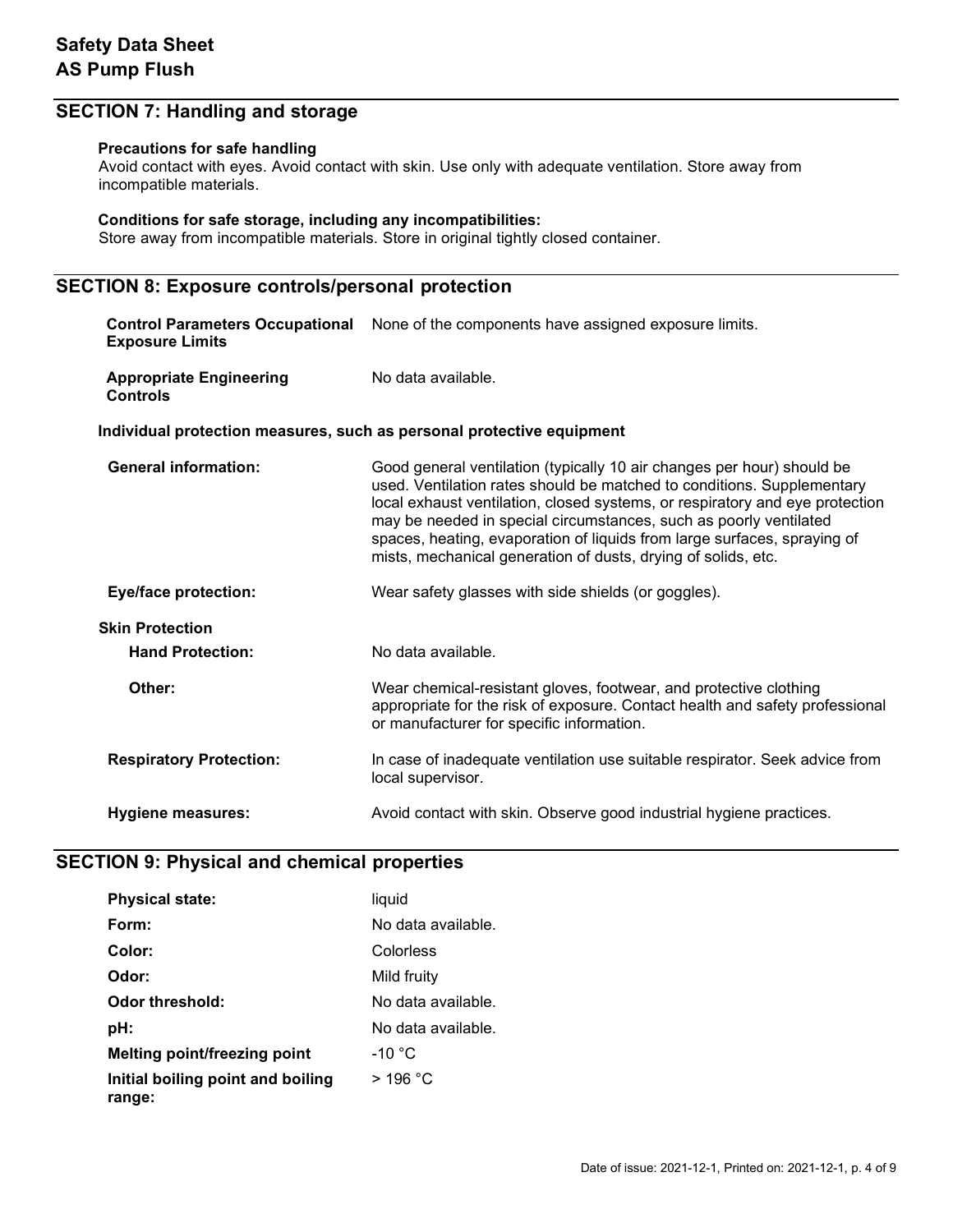# **Safety Data Sheet AS Pump Flush**

| 79 °C                                                 |
|-------------------------------------------------------|
| No data available.                                    |
| No data available.                                    |
| Upper/lower limit on flammability or explosive limits |
| No data available.                                    |
| No data available.                                    |
| No data available.                                    |
| No data available.                                    |
| 0.09 kPa $(20 °C)$                                    |
| No data available.                                    |
| 1.09                                                  |
|                                                       |
| No data available.                                    |
| No data available.                                    |
| No data available.                                    |
| No data available.                                    |
| No data available.                                    |
| No data available.                                    |
|                                                       |

# **SECTION 10: Stability and reactivity**

| <b>Reactivity:</b>                                 | No data available.                          |
|----------------------------------------------------|---------------------------------------------|
| <b>Chemical Stability:</b>                         | Material is stable under normal conditions. |
| <b>Possibility of hazardous</b><br>reactions:      | No data available.                          |
| <b>Conditions to avoid:</b>                        | Avoid heat or contamination.                |
| <b>Incompatible Materials:</b>                     | No data available.                          |
| <b>Hazardous Decomposition</b><br><b>Products:</b> | No data available.                          |

# **SECTION 11: Toxicological information**

## **Symptoms related to the physical, chemical and toxicological characteristics**

| Ingestion:           | No data available. |
|----------------------|--------------------|
| Inhalation:          | No data available. |
| <b>Skin Contact:</b> | No data available. |
| Eye contact:         | No data available. |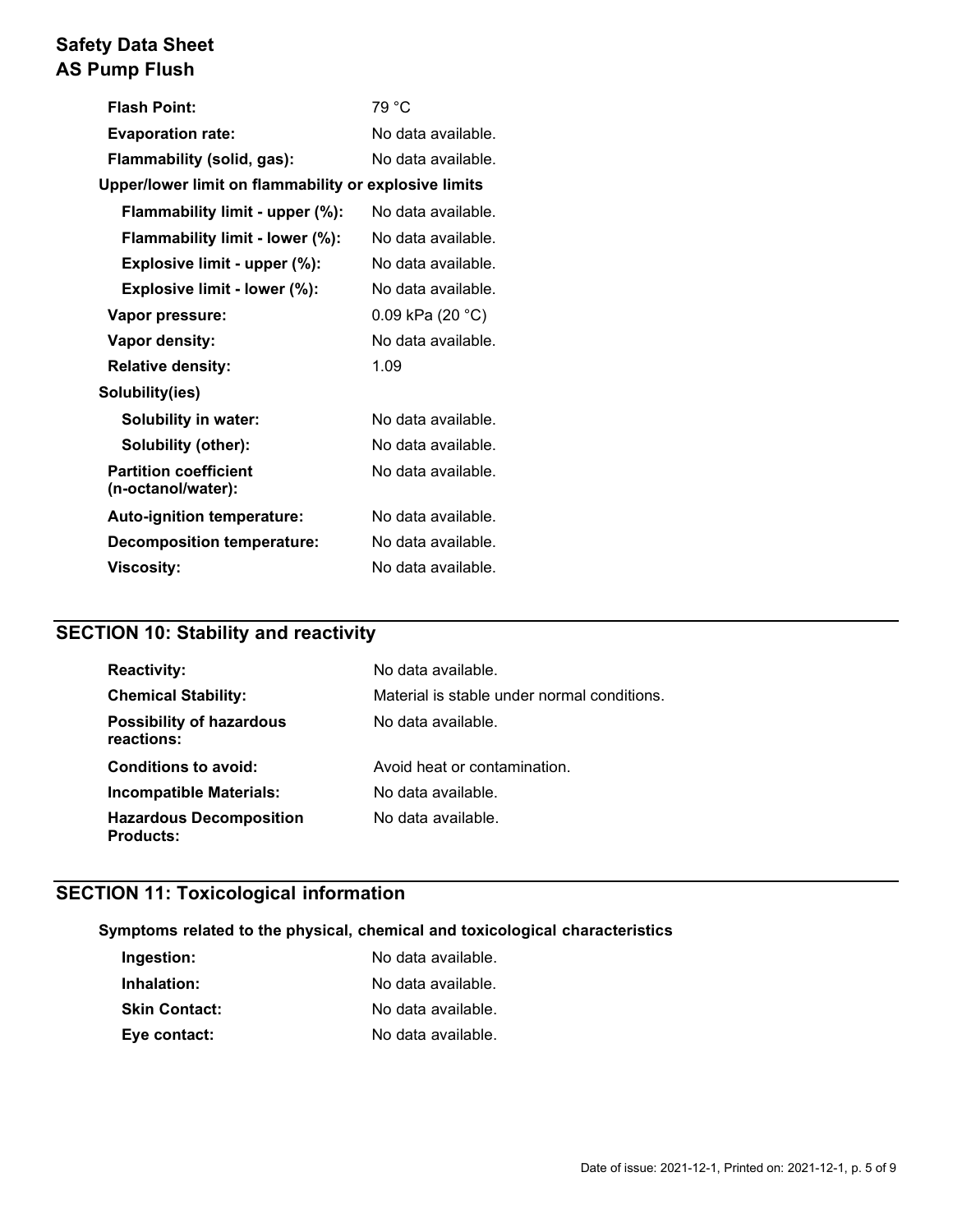## **Information on toxicological effects**

**Acute toxicity (list all possible routes of exposure)**

| Oral                                                      |                                                                     |
|-----------------------------------------------------------|---------------------------------------------------------------------|
| <b>Product:</b>                                           | ATEmix (): 2,222.22 mg/kg                                           |
| <b>Dermal</b>                                             |                                                                     |
| <b>Product:</b>                                           | ATEmix (): 1,428.57 mg/kg                                           |
| <b>Inhalation</b>                                         |                                                                     |
| <b>Product:</b>                                           | No data available.                                                  |
| Specified substance(s):                                   |                                                                     |
| Dimethyl glutarate                                        | LC 50 (Rat, ): $> 11$ mg/l (, No) 2 = reliable with restrictions    |
| Specified substance(s):                                   |                                                                     |
| Butanedioic acid, 1,4- dimethyl                           | LC 0 (Rat, ): $>= 5,900$ mg/m3 3 = not reliable                     |
| ester                                                     |                                                                     |
| Specified substance(s):                                   |                                                                     |
| Dimethyl adipate                                          | LC 50 (Rat, ): $> 11$ mg/l (, No) 2 = reliable with restrictions    |
| <b>Repeated dose toxicity</b>                             |                                                                     |
| <b>Product:</b>                                           | No data available.                                                  |
| <b>Skin Corrosion/Irritation</b>                          |                                                                     |
| <b>Product:</b>                                           | No data available.                                                  |
| <b>Serious Eye Damage/Eye Irritation</b>                  |                                                                     |
| <b>Product:</b>                                           | No data available.                                                  |
| <b>Respiratory or Skin Sensitization</b>                  |                                                                     |
| <b>Product:</b>                                           | No data available.                                                  |
| Carcinogenicity                                           |                                                                     |
| <b>Product:</b>                                           | No data available.                                                  |
|                                                           | IARC Monographs on the Evaluation of Carcinogenic Risks to Humans:  |
| No carcinogenic components identified                     |                                                                     |
|                                                           | US. National Toxicology Program (NTP) Report on Carcinogens:        |
| No carcinogenic components identified                     |                                                                     |
|                                                           | US. OSHA Specifically Regulated Substances (29 CFR 1910.1001-1050): |
| No carcinogenic components identified                     |                                                                     |
| <b>Germ Cell Mutagenicity</b>                             |                                                                     |
| In vitro                                                  |                                                                     |
| <b>Product:</b>                                           | No data available.                                                  |
| In vivo                                                   |                                                                     |
| <b>Product:</b>                                           | No data available.                                                  |
| <b>Reproductive toxicity</b>                              |                                                                     |
| <b>Product:</b>                                           | No data available.                                                  |
| <b>Specific Target Organ Toxicity - Single Exposure</b>   |                                                                     |
| <b>Product:</b>                                           | No data available.                                                  |
| <b>Specific Target Organ Toxicity - Repeated Exposure</b> |                                                                     |
| <b>Product:</b>                                           | No data available.                                                  |
| <b>Aspiration Hazard</b>                                  |                                                                     |
| <b>Product:</b>                                           | No data available.                                                  |
| Other effects:                                            | No data available.                                                  |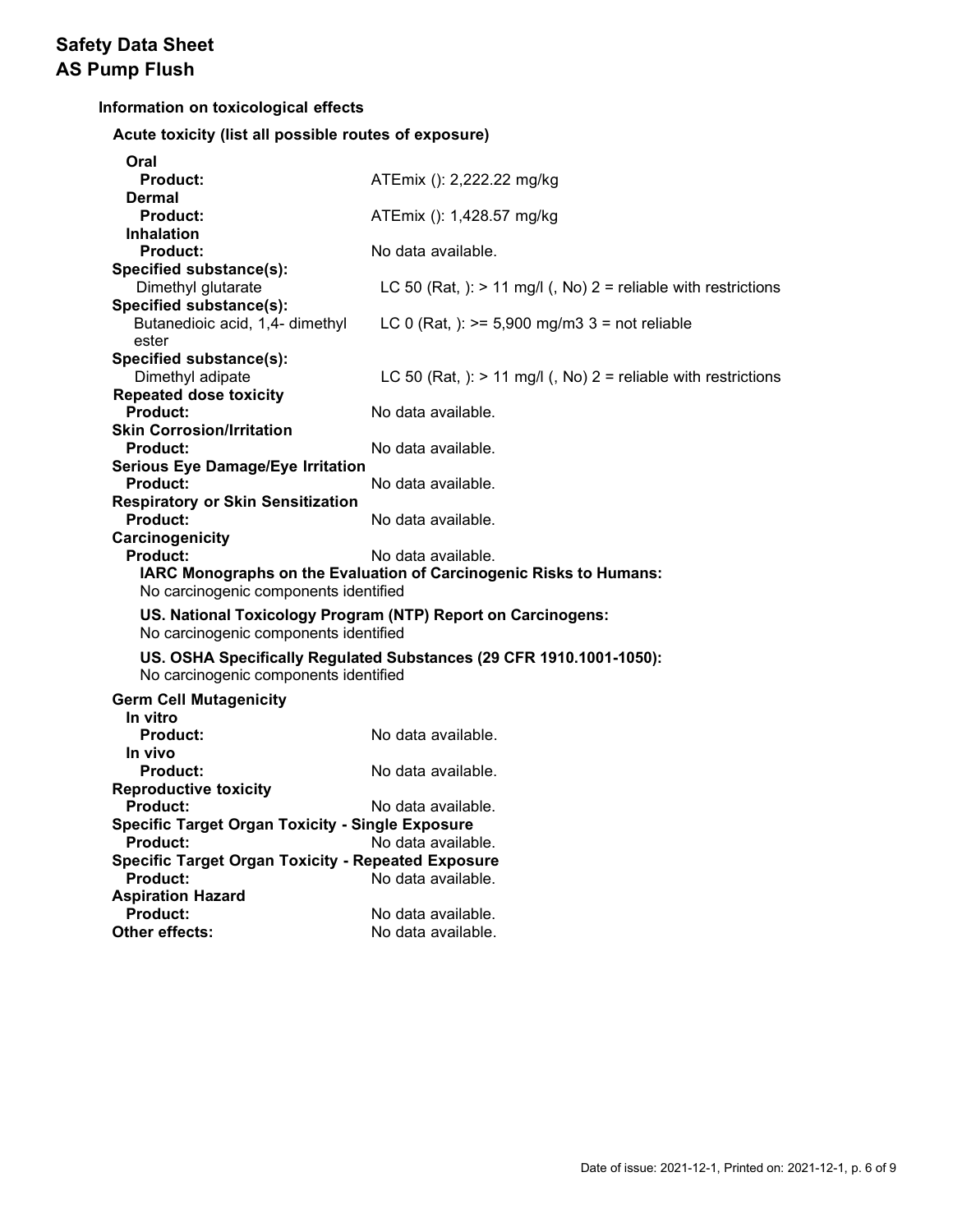# **SECTION 12: Ecological information**

| <b>Ecotoxicity:</b>                                            |                    |  |
|----------------------------------------------------------------|--------------------|--|
| Acute hazards to the aquatic environment:<br>Fish              |                    |  |
| Product:                                                       | No data available. |  |
| <b>Aquatic Invertebrates</b>                                   |                    |  |
| Product:                                                       | No data available. |  |
| Chronic hazards to the aquatic environment:                    |                    |  |
| Fish                                                           |                    |  |
| Product:                                                       | No data available. |  |
| <b>Aquatic Invertebrates</b>                                   |                    |  |
| Product:                                                       | No data available. |  |
| <b>Toxicity to Aquatic Plants</b>                              |                    |  |
| Product:                                                       | No data available. |  |
| <b>Persistence and Degradability Biodegradation</b>            |                    |  |
| Product:                                                       | No data available. |  |
| <b>BOD/COD Ratio</b>                                           |                    |  |
| Product:                                                       | No data available. |  |
| <b>Bioaccumulative potential Bioconcentration Factor (BCF)</b> |                    |  |
| Product:                                                       | No data available. |  |
| Partition Coefficient n-octanol / water (log Kow)              |                    |  |
| Product:                                                       | No data available. |  |
| Specified substance(s):                                        |                    |  |
| Butanedioic acid, 1,4- dimethyl Log Kow: 0.35                  |                    |  |
| ester                                                          |                    |  |
| Dimethyl adipate                                               | Log Kow: 1.03      |  |
| <b>Mobility in soil:</b>                                       | No data available. |  |
| Known or predicted distribution to environmental compartments  |                    |  |
| Dimethyl glutarate                                             | No data available. |  |
| Dimethyl succinate                                             | No data available. |  |
| Dimethyl adipate                                               | No data available. |  |
|                                                                |                    |  |

# **SECTION 13: Disposal considerations**

| <b>Disposal instructions:</b>  | Discharge, treatment, or disposal may be subject to national, state, or local<br>laws.                     |
|--------------------------------|------------------------------------------------------------------------------------------------------------|
| <b>Contaminated Packaging:</b> | Since emptied containers retain product residue, follow label warnings<br>even after container is emptied. |

# **SECTION 14: Transport information**

This material is not subject to transport regulations.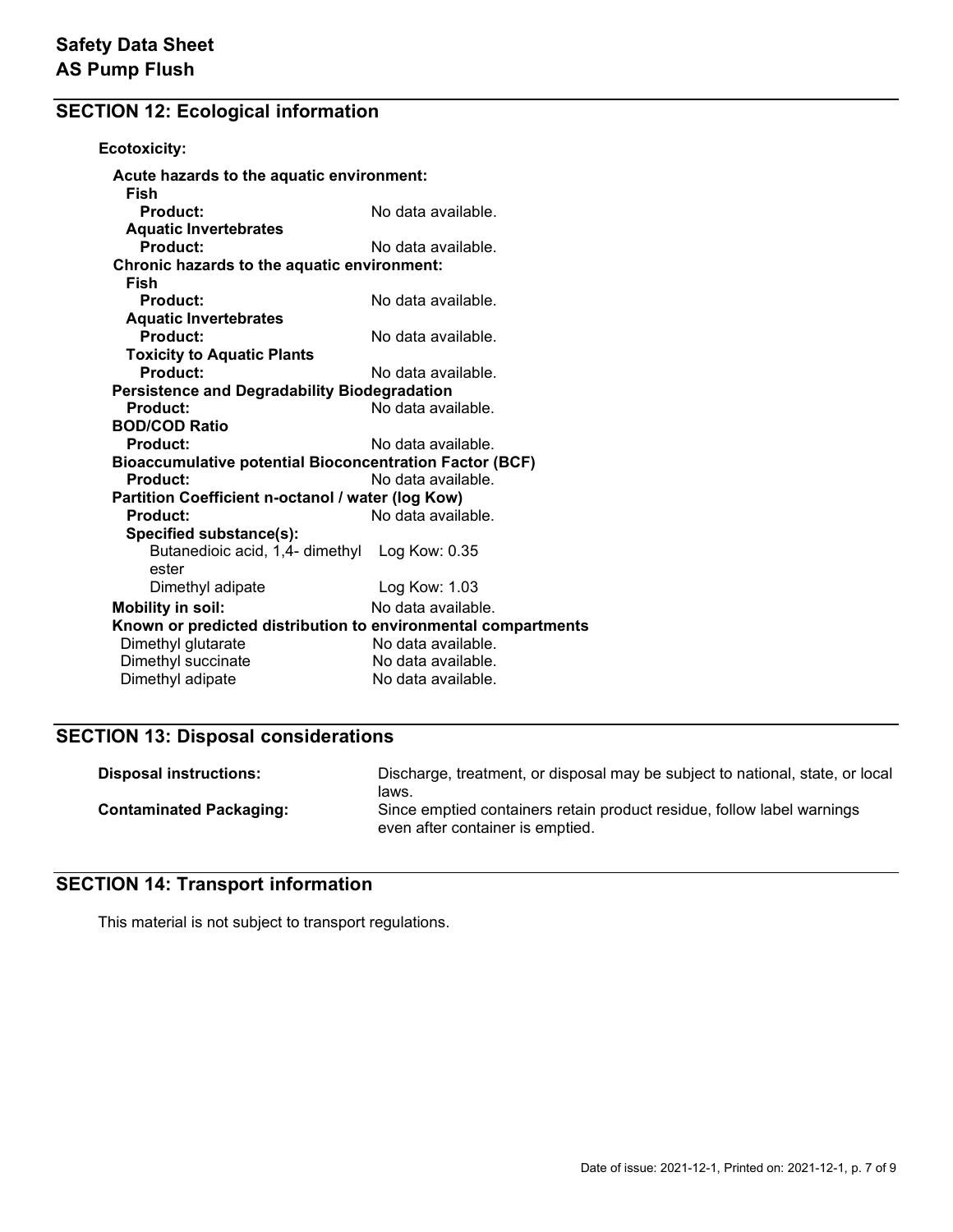## **SECTION 15: Regulatory information**

**US Federal Regulations US. OSHA Specifically Regulated Substances (29 CFR 1910.1001-1050)** None present or none present in regulated quantities.

### **CERCLA Hazardous Substance List (40 CFR 302.4):**

None present or none present in regulated quantities.

## **Superfund Amendments and Reauthorization Act of 1986 (SARA)**

**Hazard categories** Not listed.

#### **SARA 302 Extremely Hazardous Substance**

None present or none present in regulated quantities.

#### **SARA 304 Emergency Release Notification**

None present or none present in regulated quantities.

## **SARA 311/312 Hazardous Chemical**

| <b>Chemical Identity</b>             | <b>Threshold Planning Quantity</b> |
|--------------------------------------|------------------------------------|
| Dimethyl glutarate                   | 500 lbs                            |
| Butanedioic acid, 1,4-dimethyl ester | 500 lbs                            |
| Dimethyl adipate                     | 500 lbs                            |

### **SARA 313 (TRI Reporting)**

None present or none present in regulated quantities.

### **Clean Water Act Section 311 Hazardous Substances (40 CFR 117.3)**

None present or none present in regulated quantities.

**Clean Air Act (CAA) Section 112(r) Accidental Release Prevention (40 CFR 68.130):**

None present or none present in regulated quantities.

### **US State Regulations**

### **US. California Proposition 65**

No ingredient regulated by CA Prop 65 present.

**US. New Jersey Worker and Community Right-to-Know Act** No ingredient regulated by NJ Right-to-Know Law present.

#### **US. Massachusetts RTK - Substance List**

No ingredient regulated by MA Right-to-Know Law present.

**US. Pennsylvania RTK - Hazardous Substances** No ingredient regulated by PA Right-to-Know Law present.

#### **US. Rhode Island RTK**

No ingredient regulated by RI Right-to-Know Law present.

#### **Inventory Status:**

| <b>Canada DSL Inventory List:</b> | On or in compliance with the inventory |
|-----------------------------------|----------------------------------------|
| <b>US TSCA Inventory:</b>         | On or in compliance with the inventory |